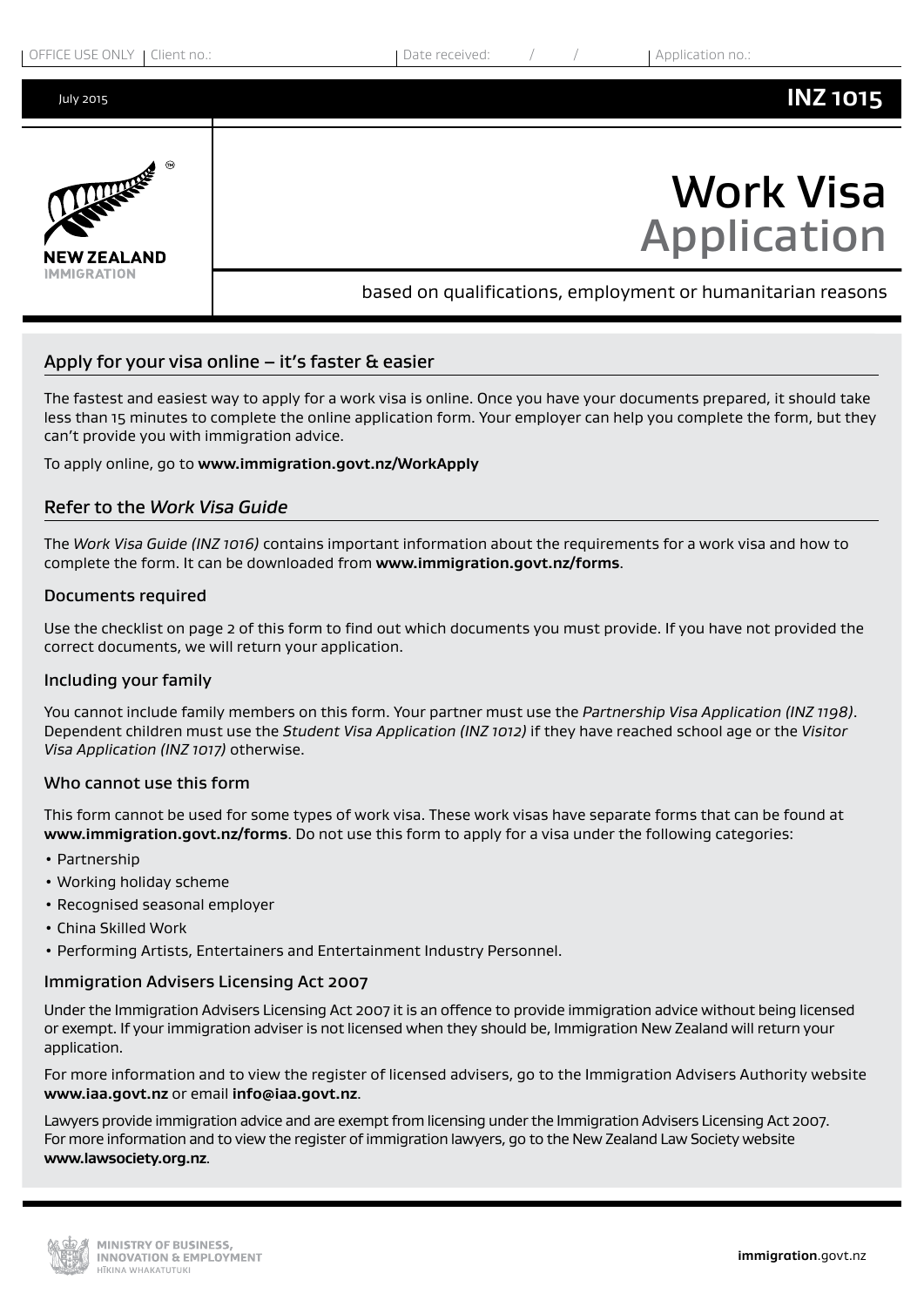| <b>CAPITAL LETTERS.</b>                                                                 | When filling in this form, write clearly in English using                                                              |        | Silver Fern<br>Practical                                                              |     | Completed Employer<br>Supplementary Form (INZ 1113)                                                                                                                                                    |
|-----------------------------------------------------------------------------------------|------------------------------------------------------------------------------------------------------------------------|--------|---------------------------------------------------------------------------------------|-----|--------------------------------------------------------------------------------------------------------------------------------------------------------------------------------------------------------|
| <b>Application checklist</b>                                                            |                                                                                                                        |        | Experience visa                                                                       |     | and associated documents.                                                                                                                                                                              |
| All applicants must provide:                                                            |                                                                                                                        |        | Specific<br>purpose or<br>event work visa                                             |     | Description of the specific<br>purpose or event for which I<br>am coming to New Zealand.                                                                                                               |
| Completed, signed application form.                                                     |                                                                                                                        |        |                                                                                       |     | Evidence of the specific                                                                                                                                                                               |
| Appropriate application fee.                                                            |                                                                                                                        |        |                                                                                       |     | purpose or event and if<br>applicable, a completed                                                                                                                                                     |
| Two passport-sized colour photographs.                                                  |                                                                                                                        |        |                                                                                       |     | <b>Employer Supplementary</b><br>Form (INZ 1113).                                                                                                                                                      |
| Passport or travel document.                                                            |                                                                                                                        |        | <b>Primary Sector</b>                                                                 |     | Evidence as specified in the                                                                                                                                                                           |
| Section C: Your health.                                                                 | Medical and chest X-ray certificates if required by                                                                    |        | Trainees visa                                                                         |     | primary sector trainee visa<br>requirements of the Work Visa                                                                                                                                           |
| character.                                                                              | Police certificates if required by Section D: Your                                                                     |        | Foreign crew of                                                                       |     | Guide (INZ 1016)<br>Evidence as specified in 'Foreign                                                                                                                                                  |
| Applications for visas based on employment                                              |                                                                                                                        |        | fishing vessels<br>work visa                                                          |     | crew of fishing vessels visa<br>requirements' on page 9 of the                                                                                                                                         |
|                                                                                         | A job offer, including a job description and the details<br>of pay and conditions of the proposed employment.          |        |                                                                                       |     | Work Visa Guide (INZ 1016).                                                                                                                                                                            |
|                                                                                         | Evidence of qualifications relevant to my job offer.                                                                   |        | Religious<br>worker visa                                                              |     | Completed Sponsorship<br>Form for Religious Workers                                                                                                                                                    |
|                                                                                         | Evidence of work experience relevant to my job offer.                                                                  |        |                                                                                       |     | (INZ 1190) and associated<br>documents.                                                                                                                                                                |
|                                                                                         | Evidence that I have met or am able to meet any<br>necessary New Zealand registration requirements.                    |        | Work exchange<br>visa                                                                 |     | Evidence of acceptance to<br>approved work exchange.                                                                                                                                                   |
| • Essential Skills                                                                      | Visas based on employment include the following types:                                                                 |        |                                                                                       |     | Evidence of medical and dental<br>insurance.                                                                                                                                                           |
| • Work to Residence: Accredited Employer<br>• Approved in Principle                     | • Work to Residence: Arts Culture and Sports<br>• Work to Residence: Long Term Skill Shortage List                     |        |                                                                                       |     | Evidence I hold (or can<br>purchase) outward travel from<br>New Zealand.                                                                                                                               |
| • Specific Purpose or Event<br>• Free Trade Agreement special work<br>• Work exchange   |                                                                                                                        |        | Post-study<br>work visa - open                                                        |     | Evidence I have completed a<br>New Zealand qualification that<br>would qualify for points under<br>the Skilled Migrant Category.                                                                       |
| • Religious Worker<br>• Primary Sector Trainees<br>do not require additional documents. | Unless listed below, applications for these types of visas                                                             |        |                                                                                       |     | Evidence I have a minimum of<br>NZ\$4200 in funds available to<br>maintain myself.                                                                                                                     |
| If I am applying for                                                                    | I must also provide                                                                                                    | $\Box$ | Post-study                                                                            | - 1 | Evidence I have completed a                                                                                                                                                                            |
| an Essential<br>skills work visa                                                        | Completed Employer<br>Supplementary Form (INZ 1113)                                                                    |        | work visa<br>- employer<br>assisted                                                   |     | New Zealand qualification that<br>would qualify for points under<br>the Skilled Migrant Category.                                                                                                      |
| a Work to<br>Residence: Arts,<br>culture and                                            | and associated documents.<br>Completed Talent (Arts,<br>Culture and Sports)<br>Sponsorship Form (INZ 1091)             |        |                                                                                       |     | Completed Employer<br>Supplementary Form (INZ 1113)<br>and associated documents.                                                                                                                       |
| sport work visa                                                                         | and associated documents.                                                                                              |        |                                                                                       |     | Note: Detailed information about the type of documents<br>you should provide in support of your application                                                                                            |
|                                                                                         | Evidence of my international<br>reputation in my declared<br>field and evidence I am still<br>prominent in that field. |        | is available from the Immigration New Zealand<br>appropriate branch.                  |     | branch where you will submit your application. Go to<br>www.immigration.govt.nz/contactus and select the                                                                                               |
| a Work to<br>Residence:<br>Long Term Skill<br>Shortage List<br>work visa                | Completed Employer<br>Supplementary Form (INZ 1113)<br>and associated documents.                                       |        | If your circumstances are not covered in the<br>about the documents you must provide. |     | above list, refer to the Immigration New Zealand<br>website, www.immigration.govt.nz/work, or the<br>Immigration New Zealand Operational Manual,<br>www.immigration.govt.nz/opsmanual, for information |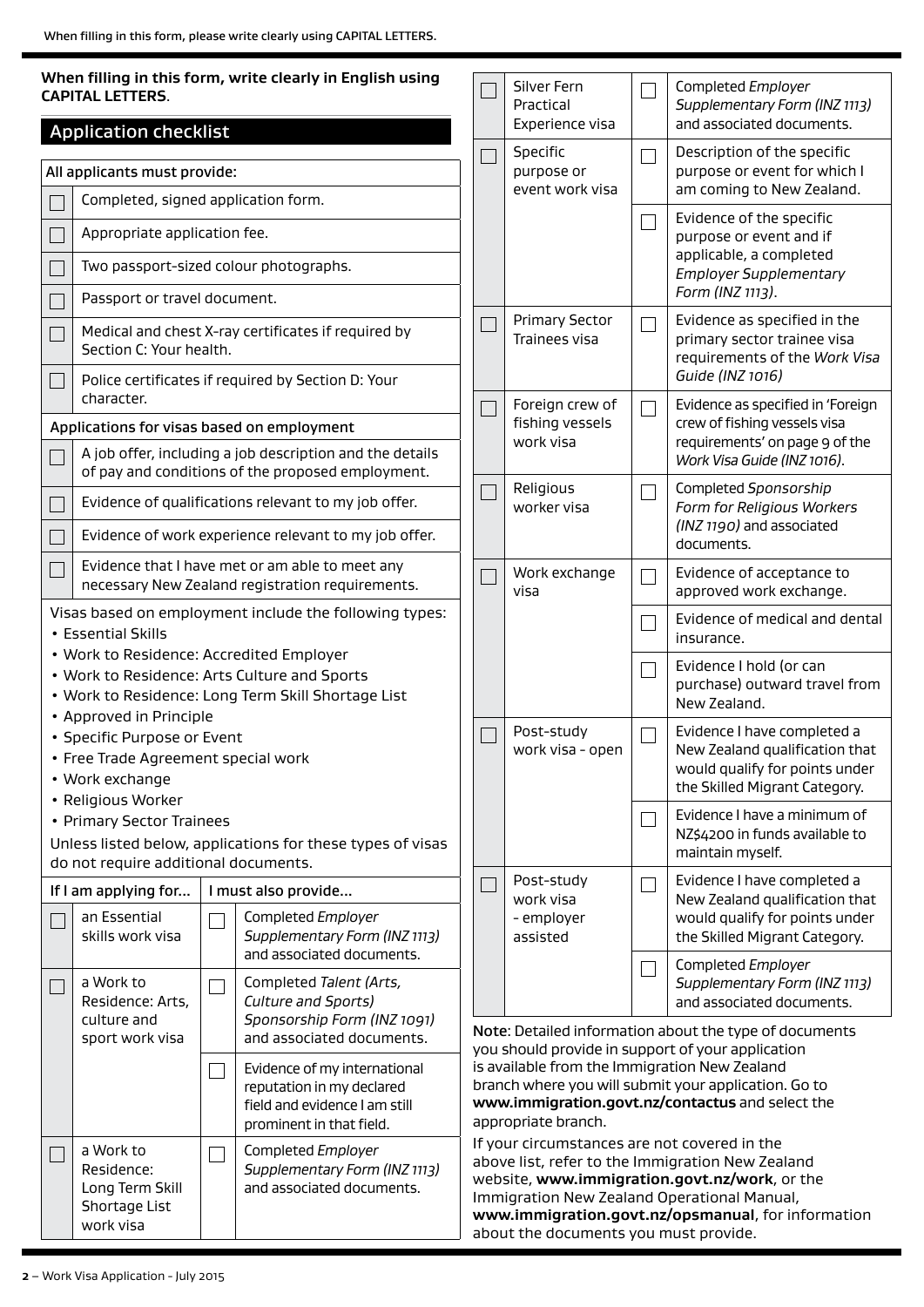What type of work visa are you applying for?

| Visas based on employment<br>$\mathsf{\bar{\exists}}$ Essential Skills<br>Work to Residence: Accredited Employer<br>Work to Residence: Arts Culture and Sports<br>Work to Residence: Long Term Skill Shortage List<br>$\Box$ Approved in Principle<br>Specific Purpose or Event<br>Primary Sector Trainees<br>Free Trade Agreement special work | Religious Worker<br>$\Box$ Other (specify)<br>Visas based on qualifications gained in<br><b>New Zealand</b><br>Post-study work visa - open_<br>Post-study work visa - employer assisted<br>Visas based on humanitarian reasons<br>Refugee or protection status claimant |
|-------------------------------------------------------------------------------------------------------------------------------------------------------------------------------------------------------------------------------------------------------------------------------------------------------------------------------------------------|-------------------------------------------------------------------------------------------------------------------------------------------------------------------------------------------------------------------------------------------------------------------------|
| Work exchange<br>$\Box$ Foreign crew of fishing vessels                                                                                                                                                                                                                                                                                         | $\perp$ Other (specify)                                                                                                                                                                                                                                                 |
| <b>Section A</b><br><b>Personal details</b><br>For more information about the questions in this section, see 'Completing<br>69<br>Section A: Personal details' in the Work Visa Guide.<br>Attach two colour passport-size photographs of yourself here.                                                                                         |                                                                                                                                                                                                                                                                         |
| The photographs must be less than six months old.<br>Write your full name on the back of both photographs.<br>Name as shown in passport<br>A1<br>Family/last name<br>Given/first name(s)                                                                                                                                                        | 4.5cm<br>4.5cm<br>3.5cm<br>3.5cm                                                                                                                                                                                                                                        |
| Preferred title $Mr \Box Mrs \Box$<br>MS<br>Miss $\square$<br>Dr                                                                                                                                                                                                                                                                                | Other (specify)                                                                                                                                                                                                                                                         |
| Other names you are known by or have ever been known by                                                                                                                                                                                                                                                                                         |                                                                                                                                                                                                                                                                         |
| Gender   Male   Female                                                                                                                                                                                                                                                                                                                          | As Date of birth $\boxed{\text{D}_1\text{D}_1\text{M}_1\text{M}_1\text{M}_1\text{M}_1\text{M}_1\text{M}_2\text{M}_2\text{M}_2\text{M}_2}$                                                                                                                               |
| Town/city of birth                                                                                                                                                                                                                                                                                                                              |                                                                                                                                                                                                                                                                         |
| Country of birth                                                                                                                                                                                                                                                                                                                                |                                                                                                                                                                                                                                                                         |
| Passport details                                                                                                                                                                                                                                                                                                                                |                                                                                                                                                                                                                                                                         |
| Number                                                                                                                                                                                                                                                                                                                                          |                                                                                                                                                                                                                                                                         |
| Country                                                                                                                                                                                                                                                                                                                                         | Expiry date $\boxed{\text{p}_1\text{p}_1\text{M}_1\text{M}_1\text{Y}_1\text{Y}_1\text{Y}_1\text{Y}_2}$                                                                                                                                                                  |
| Other citizenships you hold                                                                                                                                                                                                                                                                                                                     |                                                                                                                                                                                                                                                                         |
| Partnership status<br>Single<br>Married/in civil union                                                                                                                                                                                                                                                                                          | Separated<br>Partner<br>Divorced<br>Widowed<br>Engaged                                                                                                                                                                                                                  |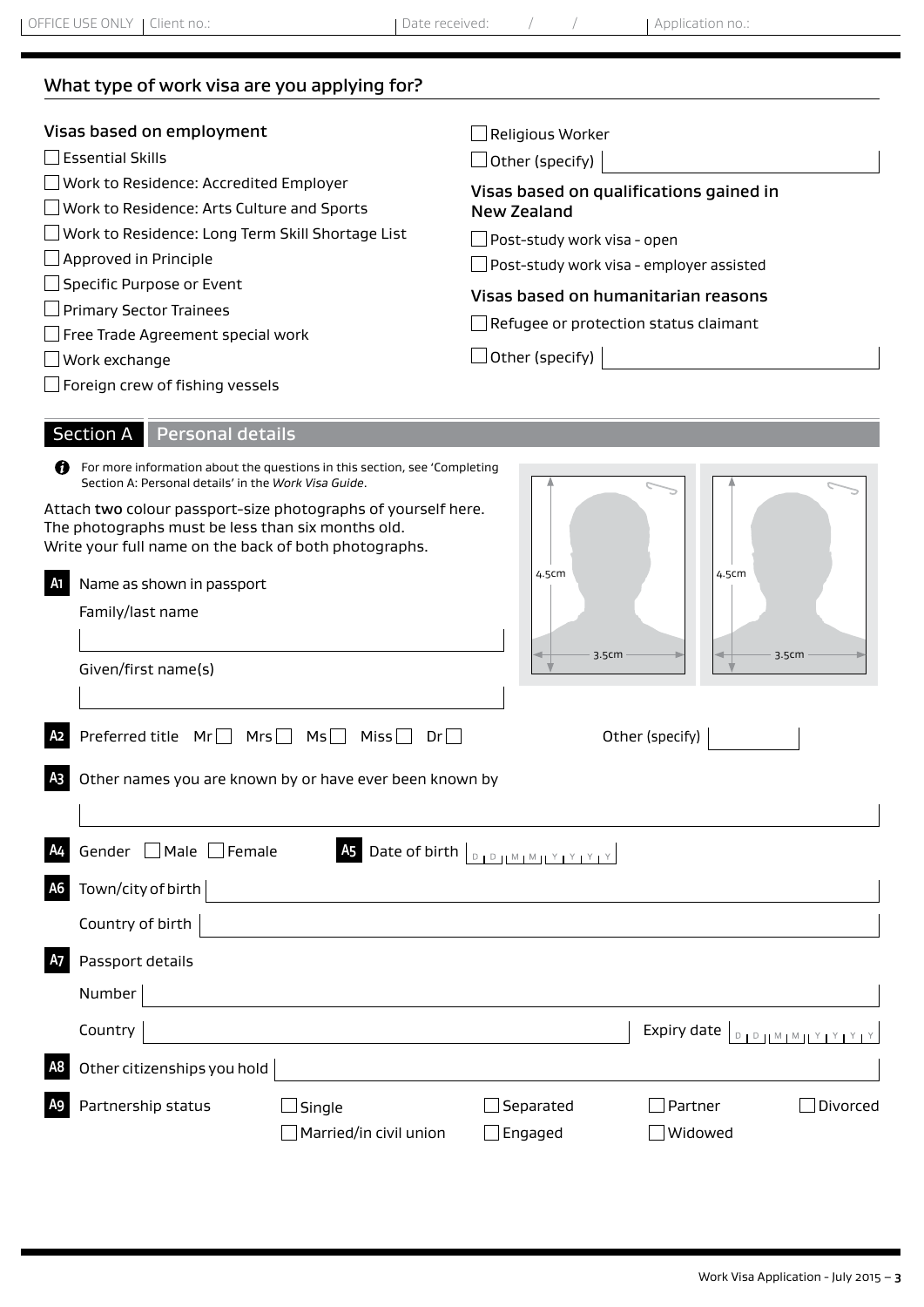|            | <b>Section B</b> Contact details                                                                                                |                                                             |
|------------|---------------------------------------------------------------------------------------------------------------------------------|-------------------------------------------------------------|
|            | Note: We prefer to contact you using email. Please provide your email address if you have one.                                  |                                                             |
| <b>B</b> 1 | Your current residential address:                                                                                               |                                                             |
|            | Address<br><u> 1980 - Jan Stein Stein Stein Stein Stein Stein Stein Stein Stein Stein Stein Stein Stein Stein Stein Stein S</u> |                                                             |
|            |                                                                                                                                 |                                                             |
|            | Telephone (landline)<br><u> 1989 - Jan Barbara III, martx</u>                                                                   | Telephone (mobile)                                          |
|            | Email                                                                                                                           |                                                             |
| <b>B2</b>  | If you are currently in New Zealand, your most recent overseas address:                                                         |                                                             |
|            | Address                                                                                                                         |                                                             |
|            |                                                                                                                                 |                                                             |
| <b>B3</b>  | Name and address for communication about this application.                                                                      |                                                             |
|            | $\Box$ Same as address at $\boxed{\mathbb{B}}$ , or $\Box$ as below                                                             |                                                             |
|            | Name<br><u> 1980 - Johann Stein, marwolaethau (b. 1980)</u>                                                                     |                                                             |
|            | Company name (if applicable) and address                                                                                        |                                                             |
|            |                                                                                                                                 |                                                             |
|            | Telephone (daytime)                                                                                                             | Telephone (evening)                                         |
|            | Email<br><u> 1980 - Johann John Stein, markin f</u>                                                                             |                                                             |
| <b>B4</b>  | Do you authorise the person stated at $\boxed{B}$ to act on your behalf? $\boxed{\phantom{a}}$ Yes $\boxed{\phantom{a}}$ No     |                                                             |
| <b>B5</b>  | Have you received immigration advice on this application?                                                                       |                                                             |
|            | You can find a definition of immigration advice at www.immigration.govt.nz/advice.                                              |                                                             |
|            | $\Box$ Yes Make sure that your immigration adviser completes 'Section H: Immigration adviser's details'.                        |                                                             |
|            | ∃No                                                                                                                             |                                                             |
| <b>B6</b>  | Names and addresses of any friends, relatives, or contacts you have in New Zealand (if applicable).                             |                                                             |
|            | Name                                                                                                                            |                                                             |
|            | Address                                                                                                                         |                                                             |
|            | Relationship                                                                                                                    | Date of birth (if known)<br><b>DIDHMIMIYIYIYIY</b>          |
|            | Name                                                                                                                            |                                                             |
|            | Address                                                                                                                         |                                                             |
|            | Relationship                                                                                                                    | Date of birth (if known)<br>$D + D + M + M + Y + Y + Y + Y$ |
|            |                                                                                                                                 |                                                             |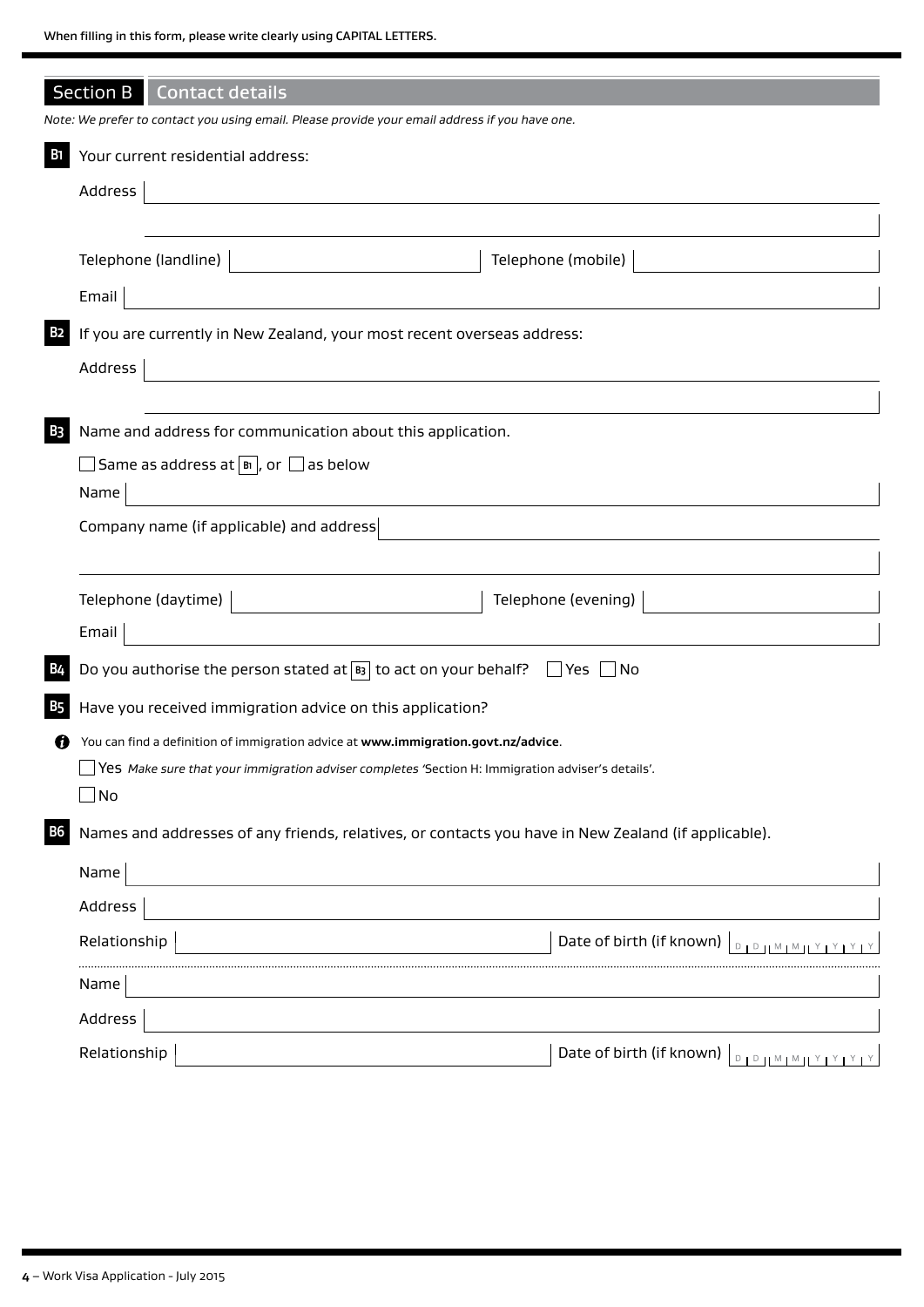|                | <b>Section C</b><br>Your health                                                                                                                                                                                                                                                                                                                                                                                             |
|----------------|-----------------------------------------------------------------------------------------------------------------------------------------------------------------------------------------------------------------------------------------------------------------------------------------------------------------------------------------------------------------------------------------------------------------------------|
|                | For more information about the questions in this section, see 'Completing Section C: Your health' in the Work Visa Guide.                                                                                                                                                                                                                                                                                                   |
| C <sub>1</sub> | Do you have tuberculosis (TB)? $\Box$ Yes $\Box$ No                                                                                                                                                                                                                                                                                                                                                                         |
| C <sub>2</sub> | Do you have any medical condition that requires, or may require, one of the following during your stay in<br>New Zealand?<br>• Renal dialysis<br>$\Box$ Yes $\Box$ No<br>$\Box$ Yes $\Box$ No<br>• Hospital care<br>• Residential care $\Box$ Yes $\Box$ No<br>Residential care is defined as in-patient care for people with psychiatric, sensory or intellectual disabilities or live-<br>in facilities for the aged.     |
| $C_3$          | If you have answered Yes to any of the questions in $ a $ and $ a $ , provide details.                                                                                                                                                                                                                                                                                                                                      |
| <b>C4</b>      | Are you pregnant?                                                                                                                                                                                                                                                                                                                                                                                                           |
|                | Yes Date you are due to give birth $\vert_{\text{D}_1\text{D}_1\text{M}_1\text{M}_1\text{M}_1\text{Y}_1\text{Y}_1\text{Y}_1}$<br>$Go$ to $Cs$                                                                                                                                                                                                                                                                               |
|                | $\Box$ No <i>Go to</i> $ $ C6                                                                                                                                                                                                                                                                                                                                                                                               |
| C <sub>5</sub> | If you intend to give birth in New Zealand, please indicate how the cost of maternity health services will be paid<br>for and provide the relevant evidence.                                                                                                                                                                                                                                                                |
|                | Not applicable as I do not intend to give birth in New Zealand.                                                                                                                                                                                                                                                                                                                                                             |
|                | I am, or will be eligible for publicly-funded maternity health services and have provided evidence of my<br>eligibility.                                                                                                                                                                                                                                                                                                    |
|                | I will cover the cost myself and have attached copies (not originals) that I have at least NZ\$9000 of funds<br>available.                                                                                                                                                                                                                                                                                                  |
|                | My sponsor has guaranteed to cover the cost and I have attached a completed Sponsorship Form for<br>Temporary Entry (INZ 1025).                                                                                                                                                                                                                                                                                             |
|                | Medical certificates you must provide                                                                                                                                                                                                                                                                                                                                                                                       |
| C6             | Will you be in New Zealand for more than six months in total?                                                                                                                                                                                                                                                                                                                                                               |
|                | No You do not have to provide a chest X-ray certificate or a medical certificate. Go to Section D: Your character.                                                                                                                                                                                                                                                                                                          |
|                | Yes You may have to provide a chest X-ray certificate and a medical certificate if indicated at $ \sigma $ .                                                                                                                                                                                                                                                                                                                |
| C <sub>7</sub> | How long do you intend to stay in New Zealand? If you are in New Zealand, this includes time you have already spent<br>here.                                                                                                                                                                                                                                                                                                |
|                | More than six months but not more than 12 months. You must provide a Chest X-ray Certificate (INZ 1096) if you are from, or<br>have visited for more than three months, a place that is not listed as having a low incidence of tuberculosis unless the notes below apply<br>to you. Then go to $ $ C8 $ $ .                                                                                                                |
|                | More than 12 months. You must provide a Chest X-ray Certificate (INZ 1096) and a General Medical Certificate (INZ 1007). See notes<br>below, then go to $\alpha$ .                                                                                                                                                                                                                                                          |
|                | Notes:                                                                                                                                                                                                                                                                                                                                                                                                                      |
|                | Refer to 'Completing Section C: Your health' in the Work Visa Guide (INZ 1016) for the 'List of countries, areas and territories with a low<br>$\bullet$<br>incidence of tuberculosis'.                                                                                                                                                                                                                                     |
|                | Pregnant women are not required to have an X-ray, unless a special report is required.<br>You do not need to provide a chest X-ray certificate if you have provided one which was issued less than 36 months ago, with a previous<br>$\bullet$                                                                                                                                                                              |
|                | Immigration New Zealand application, unless your health has deteriorated since your previous certificate was issued, or unless you have<br>spent six consecutive months since your previous certificate was issued, in a place not listed as having a low incidence of tuberculosis.<br>You do not need to provide a medical certificate if you have provided one which was issued less than 36 months ago, with a previous |
|                | Immigration New Zealand application, unless your health has deteriorated since your previous certificate was issued.                                                                                                                                                                                                                                                                                                        |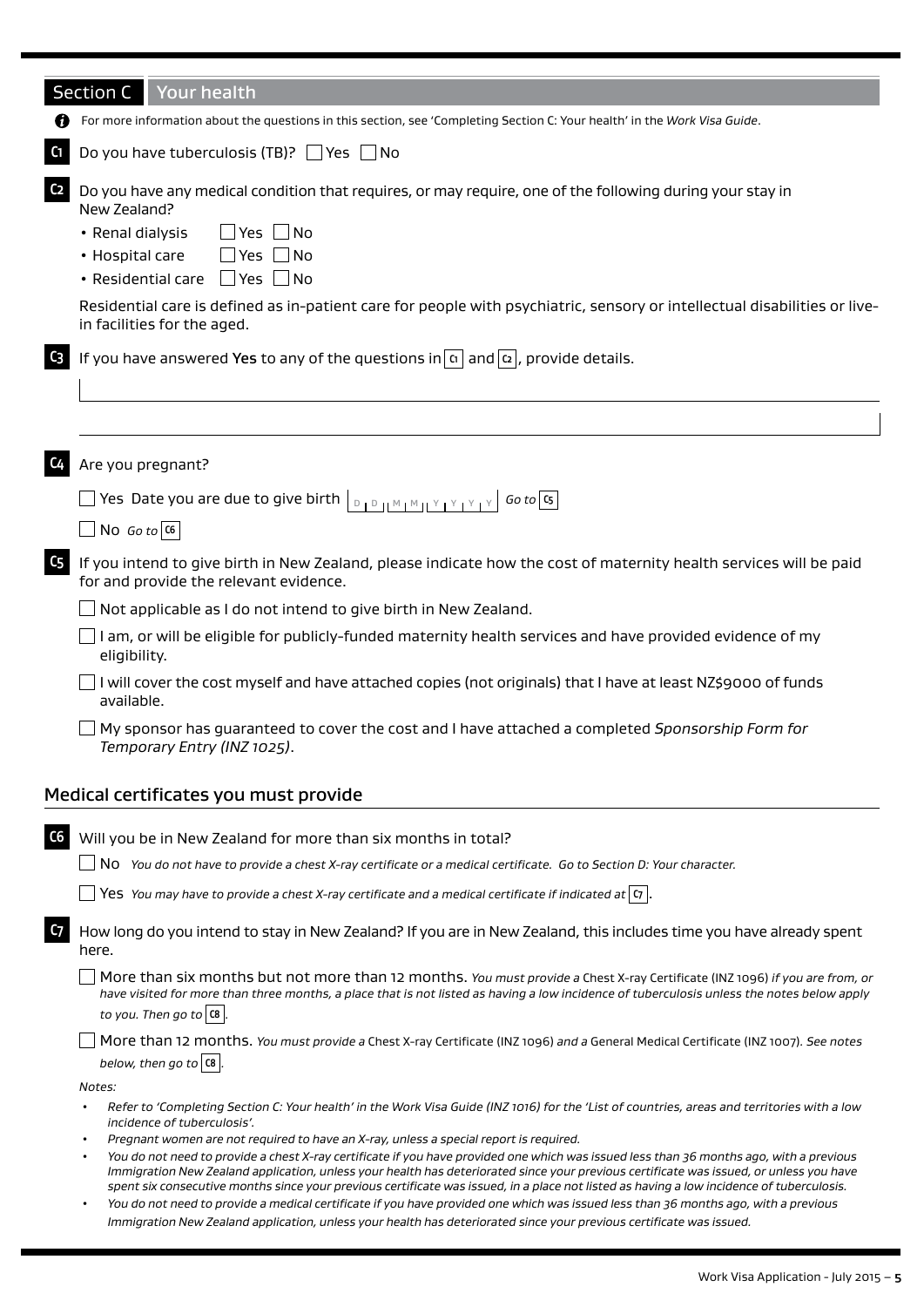| I am required to provide both a Chest X-ray Certificate (INZ 1096) and a General Medical Certificate (INZ 1007). Go to $\overline{c_9}$ .                                                                                                                                                                                                   |
|---------------------------------------------------------------------------------------------------------------------------------------------------------------------------------------------------------------------------------------------------------------------------------------------------------------------------------------------|
| I am required to provide only a Chest X-ray Certificate (INZ 1096) because:<br>I am staying between six to 12 months and I am from, or have visited for more than three months, a place<br>that is not listed as having a low incidence of tuberculosis, go to $ s $ ; or<br>I have previously provided a chest X-ray certificate; however: |
| $\_$ it was dated by the radiologist more than 36 months ago $\it{go}$ to $\vert$ o, or                                                                                                                                                                                                                                                     |
| my health has deteriorated since my last certificate was issued, or                                                                                                                                                                                                                                                                         |
| I have spent six consecutive months since my previous certificate was issued, in a place not listed as<br>having a low incidence of tuberculosis. Go to $ s $                                                                                                                                                                               |
| I am required to provide a Chest X-ray Certificate (INZ 1096), however, as I am pregnant I am not required to<br>have an X-ray; and:                                                                                                                                                                                                        |
| I am not required to provide a General Medical Certificate (INZ 1007) at this stage; or                                                                                                                                                                                                                                                     |
| I have therefore provided only a General Medical Certificate (INZ 1007). Go to $ s $ .                                                                                                                                                                                                                                                      |
| I am required to provide a General Medical Certificate (INZ 1007) because:                                                                                                                                                                                                                                                                  |
| I have provided a chest X-ray certificate which was issued less than 36 months ago with a previous<br>Immigration New Zealand application, or                                                                                                                                                                                               |
| I have previously provided a medical certificate, however:                                                                                                                                                                                                                                                                                  |
| it was dated by the examining physician more than 36 months ago; or                                                                                                                                                                                                                                                                         |
| my health has deteriorated since my last certificate was issued. Go to $ q $ .                                                                                                                                                                                                                                                              |
| I do not have to provide a Chest X-ray Certificate (INZ 1096) or a General Medical Certificate (INZ 1007) at this<br>stage because:                                                                                                                                                                                                         |
| • I have provided a medical certificate and chest X-ray certificate which were issued less than 36 months ago,<br>with a previous Immigration New Zealand application; and                                                                                                                                                                  |
| my health has not deteriorated; and                                                                                                                                                                                                                                                                                                         |
| • I have not spent six consecutive months in a place which is not listed as having a low incidence of<br>tuberculosis since my previous certificate was issued. Go to Section D: Your character.                                                                                                                                            |
| Tick the option that applies to you: Is a physician submitting your medical and/or chest X-ray certificate to<br>Immigration New Zealand on your behalf?                                                                                                                                                                                    |
| Yes Has your physician supplied you with an eMedical Reference Code (NZER)?                                                                                                                                                                                                                                                                 |
| Yes Enter your eMedical Reference Code here:                                                                                                                                                                                                                                                                                                |
| NO Enter the name of the clinic that is submitting your health information:                                                                                                                                                                                                                                                                 |
| NO If the physician has returned the medical and/or chest X-ray certificate to you, then you will need to submit these with your                                                                                                                                                                                                            |
|                                                                                                                                                                                                                                                                                                                                             |

For more information about the questions in this section, see 'Completing Section D: Your character' in the *Work Visa Guide*.

**D1** Have you been convicted at any time of any offence, including any driving offence? *Please note that this includes any conviction(s) outside of New Zealand subsequently cleared or wiped by 'clean slate' legislation.*

■Yes ■ No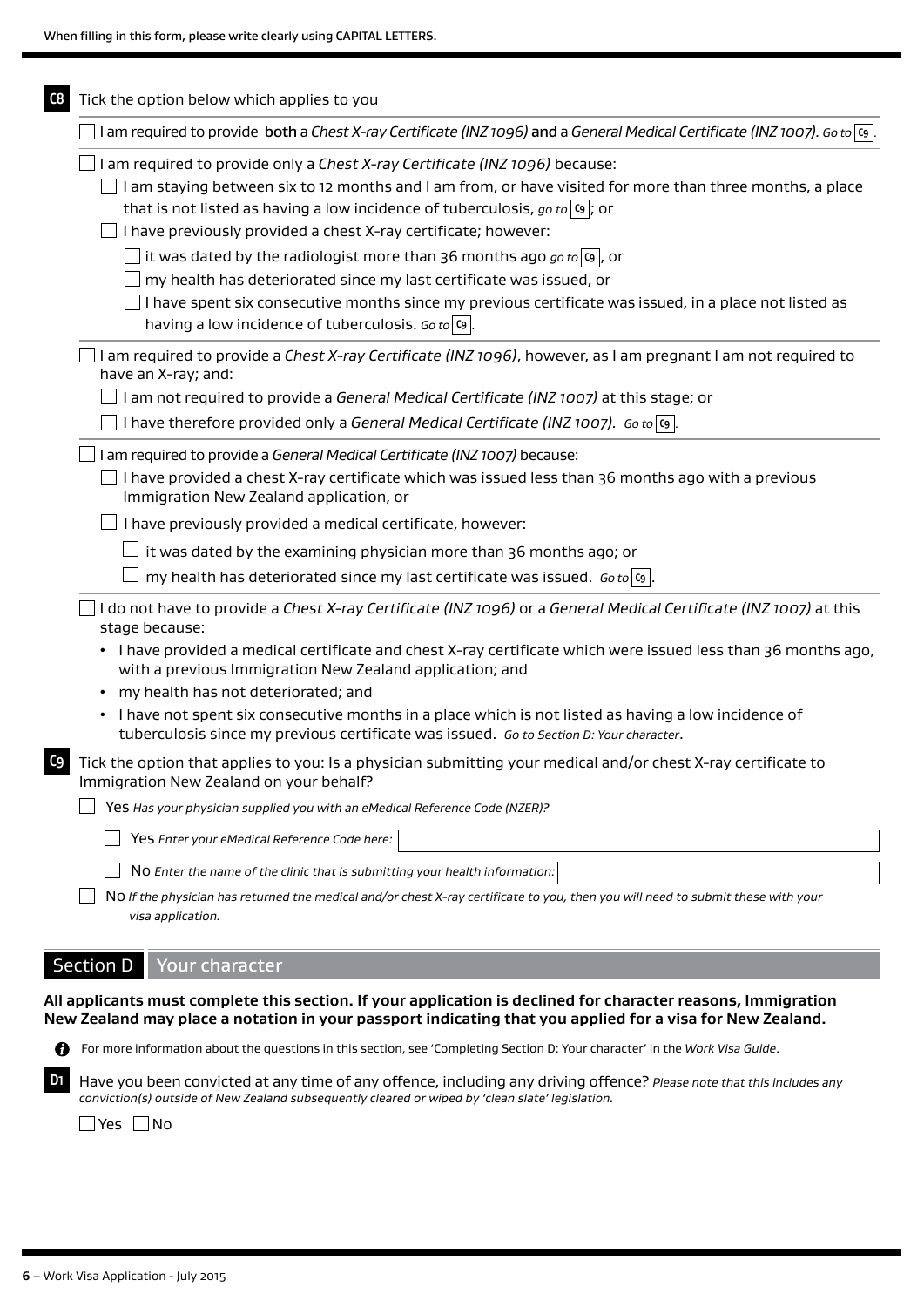| D <sub>2</sub> | Are you currently:<br>• under investigation<br>Yes<br>- I No<br>• wanted for questioning<br>Yes $\Box$ No<br> Yes  _ No<br>• facing charges<br>for any offence in any country?                                                                                           |
|----------------|--------------------------------------------------------------------------------------------------------------------------------------------------------------------------------------------------------------------------------------------------------------------------|
| D <sub>3</sub> | Have you ever been:<br>∫No<br>• excluded<br>Yes<br>Yes $\Box$ No<br>• refused entry<br>$\Box$ Yes $\Box$ No<br>• removed or deported<br>from any country, including New Zealand?                                                                                         |
| <b>D4</b>      | Have you ever been refused a visa/permit to visit, work, study or reside in any country? ∐ Yes ∐ No                                                                                                                                                                      |
| <b>D5</b>      | Have you ever been a member of, or adhered to, any terrorist organisation? $\Box$ Yes $\Box$ No                                                                                                                                                                          |
| D <sub>6</sub> | Have you had (or currently have) an association with, membership of, or involvement with, any government,<br>regime, group or agency that has advocated or committed war crimes, crimes against humanity and/or other<br>gross human rights abuses? $\Box$ Yes $\Box$ No |
|                | If you have answered yes to any of the questions above give full details. This includes full details of any charges,<br>convictions and the sentence or penalty imposed. Continue on a separate piece of paper if necessary.                                             |
|                |                                                                                                                                                                                                                                                                          |
|                | Police certificates you must provide                                                                                                                                                                                                                                     |
|                | Select the appropriate option to indicate whether you are required to provide a police certificate with this<br>application. Police certificates must be less than six months old when you submit them to Immigration<br>New Zealand.                                    |
| D <sub>7</sub> | You must provide police certificates from your country of citizenship and any country you have lived in for five years<br>or more since the age of 17 if:                                                                                                                |
|                | you are applying for a work to residence visa, or                                                                                                                                                                                                                        |
|                | you plan to be in New Zealand for 24 months or longer (including any time you have already spent in<br>New Zealand), and, either                                                                                                                                         |
|                | you have not provided police certificates to Immigration New Zealand with a previous visa application, or                                                                                                                                                                |
|                | you have provided police certificates to Immigration New Zealand but those certificates were issued more<br>than 24 months ago.                                                                                                                                          |
| D <sub>8</sub> | You do not have to provide police certificates if:                                                                                                                                                                                                                       |
|                | $\perp$ you are not intending to be in New Zealand for 24 months or longer, or                                                                                                                                                                                           |
|                | you have already provided police certificates to Immigration New Zealand with a previous visa application and<br>those police certificates were issued less than 24 months ago.                                                                                          |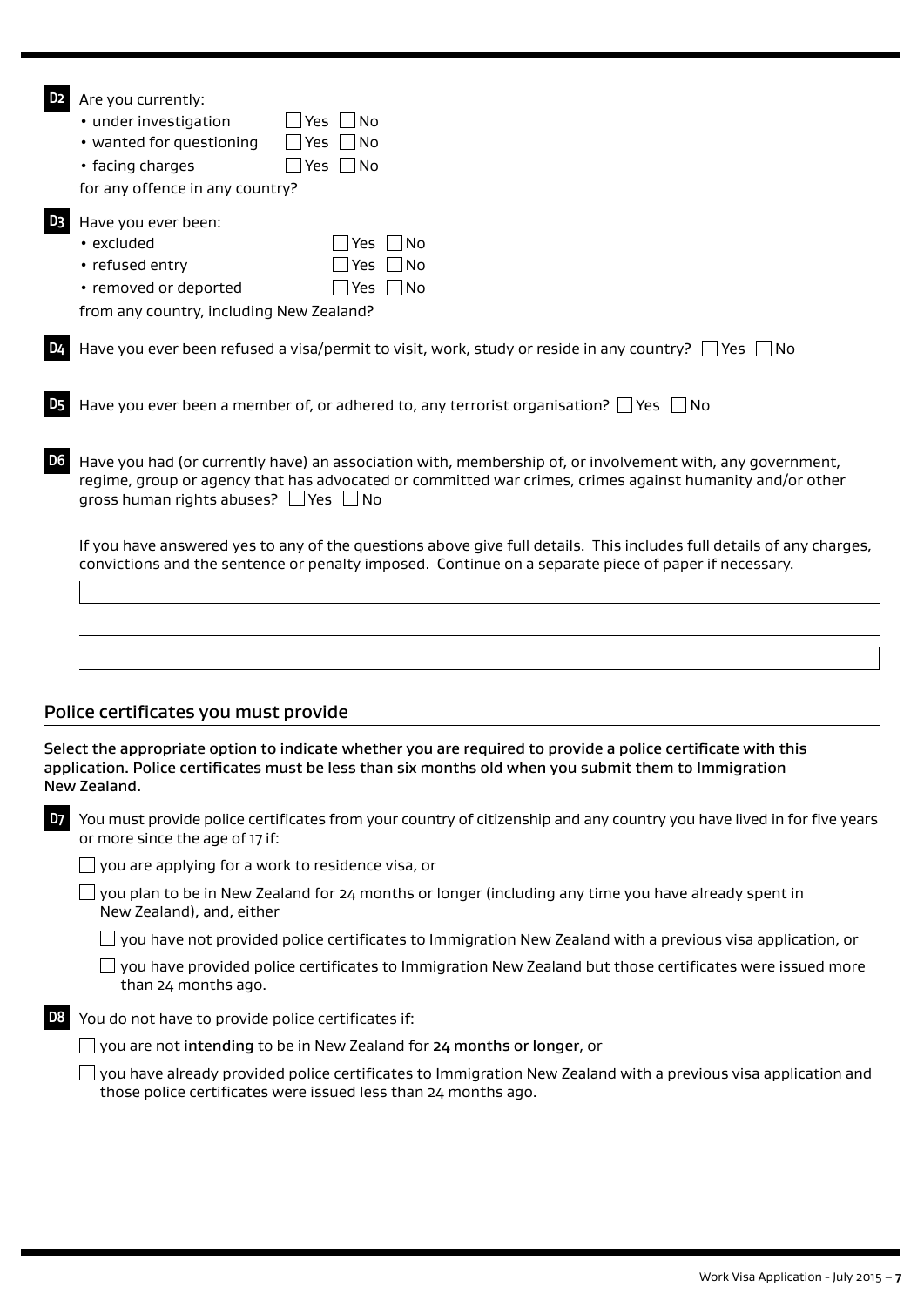| <b>Section E</b>        | <b>Employment and qualifications</b>           |                                                                                                               |          |                                   |
|-------------------------|------------------------------------------------|---------------------------------------------------------------------------------------------------------------|----------|-----------------------------------|
| complete this section.  |                                                | Applicants who hold a current New Zealand work visa may go to Section F: Job offer. All other applicants must |          |                                   |
| E                       | If you are currently employed, provide details |                                                                                                               |          |                                   |
| Employer's name         |                                                |                                                                                                               |          |                                   |
| Employer's address      |                                                |                                                                                                               |          |                                   |
|                         |                                                |                                                                                                               |          |                                   |
| Telephone               |                                                | Email                                                                                                         |          |                                   |
| Your position:          |                                                |                                                                                                               |          |                                   |
| E <sub>2</sub>          |                                                | List all periods of previous employment, including self-employment and employment outside New Zealand.        |          |                                   |
| Date from<br>(DD/MM/YY) | Date to<br>(DD/MM/YY)                          | Name of employer                                                                                              | Location | Type of work/occupation/job title |
|                         |                                                |                                                                                                               |          |                                   |
|                         |                                                |                                                                                                               |          |                                   |
|                         |                                                |                                                                                                               |          |                                   |
|                         |                                                |                                                                                                               |          |                                   |
| E3                      |                                                | Give details of all qualifications you hold. If you have no qualifications, write 'No qualifications'.        |          |                                   |

| Name of qualification | Date obtained<br>(DD/MM/YY) | Institution where gained |
|-----------------------|-----------------------------|--------------------------|
|                       |                             |                          |
|                       |                             |                          |
|                       |                             |                          |
|                       |                             |                          |

# Section F Iob offer

|                | $\overline{\phantom{iiiiiiiiiiiiiiiiiiiiiiiiiiiiii}}$                                                                                                                                  |
|----------------|----------------------------------------------------------------------------------------------------------------------------------------------------------------------------------------|
| n              | Do you have a job offer in New Zealand?<br>Yes.<br>$\vert$ No Go to 'Section G: Declaration by applicant'.                                                                             |
| F <sub>2</sub> | Name and address of employer who has offered you a job.                                                                                                                                |
|                | Employer's name                                                                                                                                                                        |
|                | Employer's address                                                                                                                                                                     |
|                |                                                                                                                                                                                        |
|                | Telephone<br>Email                                                                                                                                                                     |
| F3             | Name of position offered                                                                                                                                                               |
|                | Write your ANZSCO occupation code (eg 321212 Diesel Motor Mechanic) if known.                                                                                                          |
| n              | ANZSCO is the Australian and New Zealand Standard Classification of Occupations. You can search the ANZSCO by going to<br>www.immigration.govt.nz/anzsco.                              |
| F4             | Do you hold a valid Skilled Migrant Category (SMC) Invitation to Apply, or have a SMC application currently under<br>assessment, for the position noted above?  <br>l lYes l<br>- I No |

 $\overline{\phantom{a}}$ 

 $\overline{\phantom{a}}$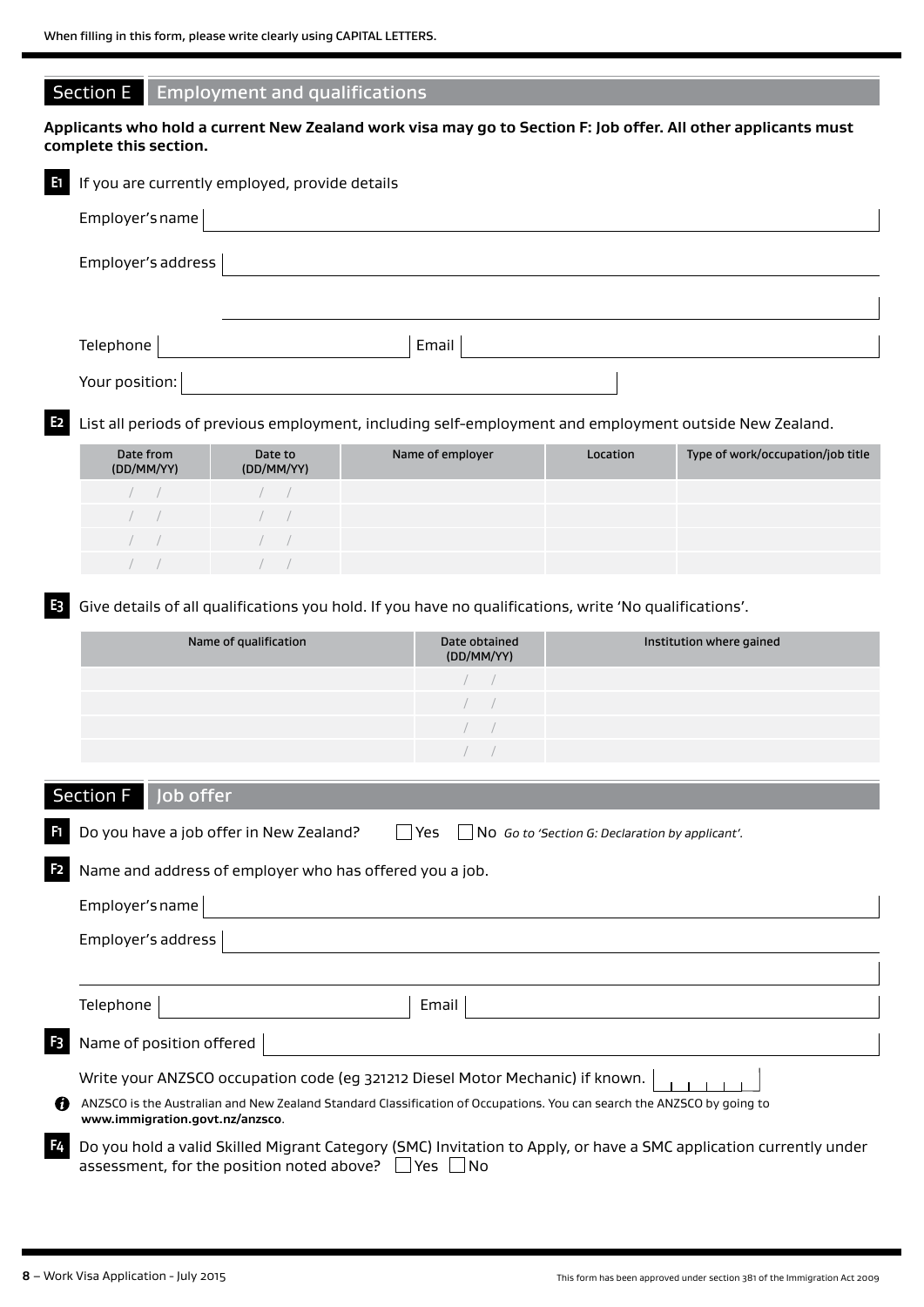# Section G Declaration by applicant

I have provided true and correct answers to the questions in this form.

I agree to tell Immigration New Zealand about any changes to my circumstances (including a change in my employment or partnership status) that occur after making this application.

I agree to leave New Zealand before my visa expires. If I remain in New Zealand after my visa has expired, I may be deported by Immigration New Zealand.

I agree that if I am not entitled to free health care in New Zealand, I will pay for any health care or medical assistance I may require in New Zealand.

I understand that if I have received immigration advice from an immigration adviser and if that immigration adviser is not licensed under the Immigration Advisers Licensing Act 2007 when they should be, Immigration New Zealand will return my application.

I understand that Immigration New Zealand may provide information about my entitlement to work to potential employers including via the online VisaView system. If I undertake a course of study while in New Zealand, I authorise Immigration New Zealand to provide information about my immigration status to my education provider, including via VisaView.

I authorise Immigration New Zealand to provide information about my health and my immigration status to any health service agency. I authorise any health service agency to provide information about my health to Immigration New Zealand.

I authorise Immigration New Zealand to make any necessary enquiries about information on this form and/or accompanying documentation. I authorise any agency whether in New Zealand or overseas, including but not limited to border or immigration agencies, education providers, financial institutions, foreign embassies, government authorities, healthcare providers, police or other law enforcement agencies, that holds information (including personal information) related to information on this application form and/or accompanying documentation to disclose that information to Immigration New Zealand so that they can:

- make a decision on this application
- answer enquiries about my immigration status once my application has been decided.

 $\Box$  I have provided all the documents required by the checklist on page 2.

Signature of principal applicant  $\parallel$  Date  $\parallel$  Date  $\parallel$  Date  $\parallel$ 

Signature of parent or guardian if principal applicant is under 18 years of age

| Date $\Box$ |  |
|-------------|--|
|-------------|--|

## Section H | Immigration adviser's details

This section must be completed by the applicant's immigration adviser. If the applicant does not have an immigration adviser, this section does not have to be completed.

| H1 | If you are a licensed adviser, please provide your licence details.                                                                                                                                |
|----|----------------------------------------------------------------------------------------------------------------------------------------------------------------------------------------------------|
|    | $\vert$   full     provisional       limited List conditions specified in the register<br>Licence type                                                                                             |
|    |                                                                                                                                                                                                    |
|    | Licence number $2_1$ <sup>O</sup><br>Go to Section I: Declaration by person assisting the applicant                                                                                                |
| H2 | If you are exempt from licensing, tick one box below to show why you are exempt from licensing then go to<br>Section I: Declaration by person assisting the applicant.                             |
|    | provided immigration advice in an informal or family context only, and I did not provide the advice<br>systematically or for a fee.                                                                |
|    | I have provided immigration advice in the course of my work (employed or volunteer) and that work exempts<br>me from the requirement to be licensed. Indicate the reason for your exemption below. |
|    | $\Box$ Lawyer with current New Zealand practicing certificate $\Box$ Community Law Centre $\Box$ Citizens Advice Bureau                                                                            |
|    | New Zealand Member of Parliament or staff $\Box$ New Zealand public servant $\Box$ Foreign Diplomatic/<br>Consular                                                                                 |
|    | See www.immigration.govt.nz/adviserlicensing for more information about who is exempt from licensing.                                                                                              |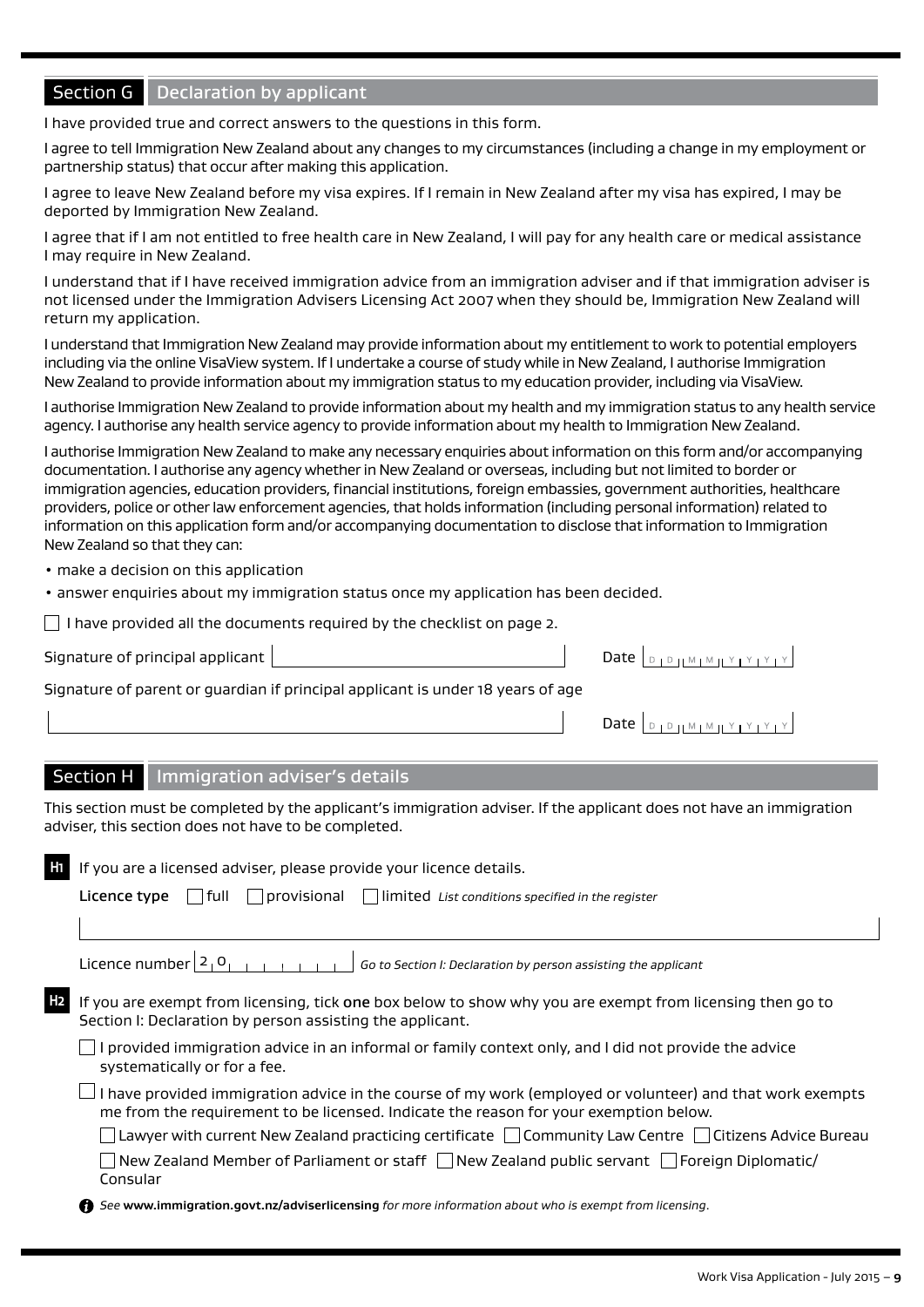### Section I | Declaration by person assisting the applicant

This section must be completed and signed by the applicant's immigration adviser, or by any person who has assisted the applicant by providing immigration advice, explaining, translating, or recording information on the form for the applicant. If the applicant does not have an immigration adviser, and no one helped the applicant to fill in this form, this section does not have to be completed.

*If you are not exempt under the Immigration Advisers Licensing Act 2007, it is an offence for you to provide immigration advice without holding a license, and Immigration New Zealand will refuse to accept your client's application. More information about immigration adviser licensing can be obtained from the Immigration Advisers Authority website* **<www.iaa.govt.nz>***, via email [info@iaa.govt.nz](mailto:info@iaa.govt.nz) or by telephone on 0508 422 422.* 

Name and address of person assisting applicant.  $\Box$  Same as address given at  $\boxed{B}$ , or  $\Box$  as below.

| Family/last name |
|------------------|
|------------------|

Given/first name(s)

Company name (if applicable) and address

Telephone and the Email

I understand that after the applicant has signed this form it is an offence for me to change or add further information, or change or add any documents attached to the form, without making a statement identifying what information or material has been changed, added or attached and by whom. If I make these changes or additions, I must state on the form what they were, who made them and the reason they were made.

I understand that the maximum penalty for this offence is a fine of up to NZ\$100,000 and/or a term of imprisonment of up to seven years.

I certify that the applicant asked me to help them complete this form and any additional forms. I certify that the applicant agreed that the information provided was correct before signing the declaration.

 $\Box$  I have assisted the applicant as an interpreter/translator

 $\Box$  I have assisted the applicant with recording information on the form

I have assisted the applicant in another way. *Specify* 

 $\Box$  I have provided immigration advice (as defined in the Immigration Advisers Licensing Act 2007) and my details in Section H: Immigration adviser's details are correct.

Signature of person assisting Date D <sup>D</sup> <sup>M</sup> <sup>M</sup> <sup>Y</sup> <sup>Y</sup> <sup>Y</sup> <sup>Y</sup>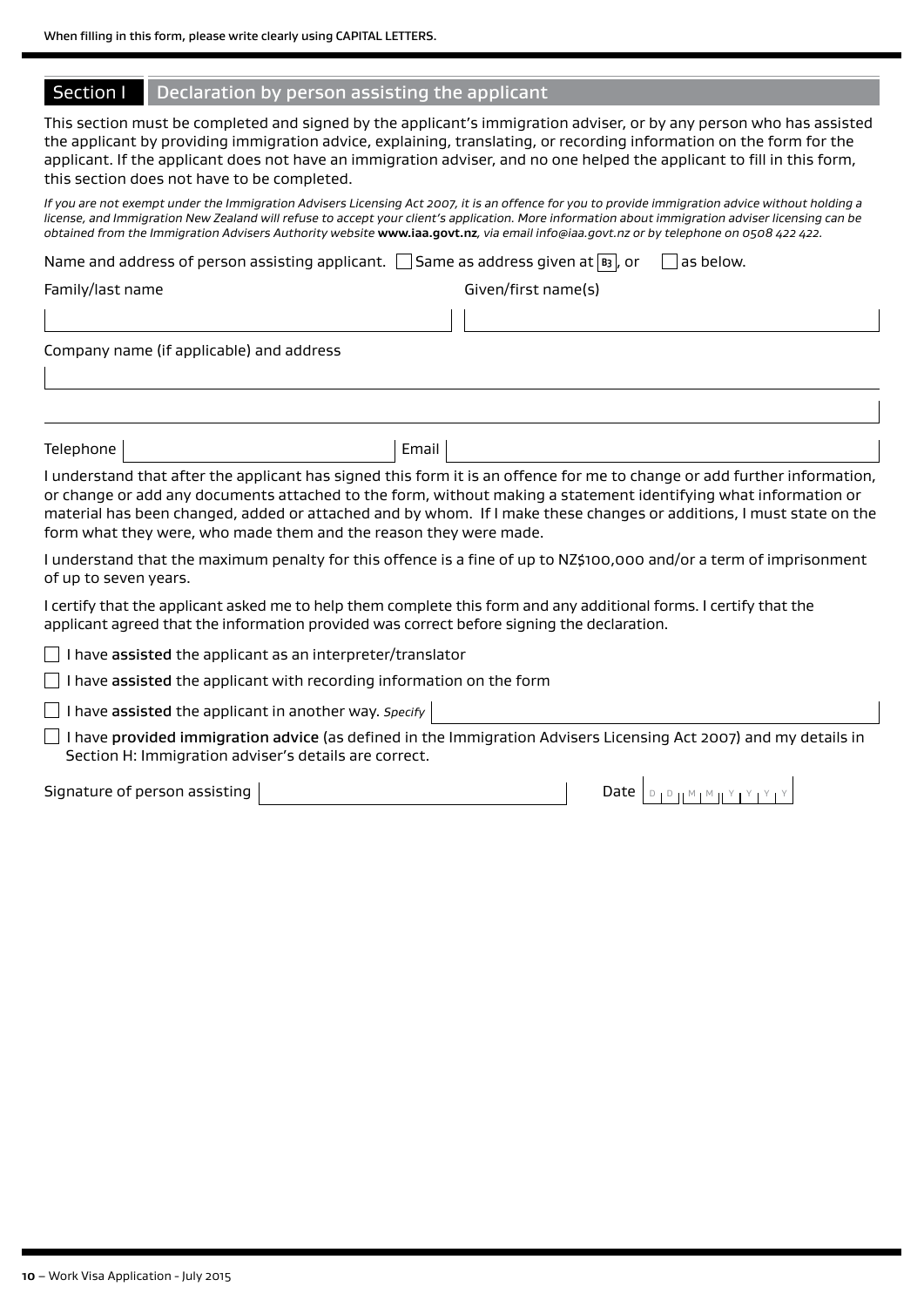# Deciding whether you are eligible for a visa

Immigration New Zealand collects the information about you on this form to decide whether you are eligible for a work visa. We may also use the information to contact you for research purposes or to advise you on immigration matters.

Collecting the information is authorised by the Immigration Act 2009 and the Immigration Regulations made under that Act. You do not have to provide the information, but if you do not we are likely to decline your application.

### Deciding whether you are eligible to board a flight to New Zealand

The information we collect may also be used to determine whether you are allowed to board a flight to New Zealand. We will not share your personal information with airline check-in agents; however, we will send a boarding message to the airline check-in agent based on the information you have provided in this form.

Immigration New Zealand may also share the information you have provided with other government agencies that are entitled to it by law, or with other agencies (as you have agreed in the declaration).

You are able to ask for the information we hold about you and have any of it corrected if you think it is necessary. The address of Immigration New Zealand is PO Box 3705, Wellington, New Zealand. This is not where your application should be sent.

## Other documents we may need

Sometimes we may ask for additional documents or information so that we can consider it with this application.

#### **Other documents you may wish to send**

You may wish to send other documents or information so that we can consider it with this application. Send photocopies only (not original documents), as these documents will not be returned to you. If we need to see an original document, you will be asked to produce it later.

## VisaView

It is an offence to employ a person who is not entitled to work in New Zealand. One way for employers to avoid committing this offence is to check a person's entitlement to work with Immigration New Zealand's online VisaView system. Disclosure of information through VisaView is authorised by legislation.

If you believe that an employer has been given the wrong entitlement information about you via VisaView, you may contact the Immigration Contact Centre (0508 558 855) to request correction of that information.

# Section J Paying your application fee

To find out how much the fee is and where to send your application, use our office and fees finder at **<www.immigration.govt.nz/fees>**.

Note: some offshore offices do not accept credit cards. The office and fees finder contains information about alternative methods of payment.

# Your application fee

Amount you are paying:

Currency

Application number *(office use only)*

# Preferred methods of payment

We recommend that you use one of the following methods of payment for better security and faster processing:

 $\Box$  Bank cheque/bank draft

Credit card (choose one)

Mastercard Visa

SWITCH card (UK only) *SWITCH card Issue number*

*Name of cardholder*

*Card number*

1 1 1 1 1 1 1 1 1 1 1 1 1

| CVC/CVV number |  |  |
|----------------|--|--|
|                |  |  |

*Note: your CVC/CVV number is the three-digit number found on the signature strip on the back of your credit card.*

*Expiry date*  $\left[ \begin{array}{c} \Box \end{array} \right]$ 

## Signature of cardholder

#### *Date*  $D + D + M + M + Y + Y$

# Other methods of payment

- Personal cheque. *Note that we will hold your application for 10 working days to allow the cheque to be cleared.*
- Cash. *Our New Zealand offices do not accept cash. Most of our offices outside New Zealand do not accept cash.*
- EFTPOS. *Note this option is only available for applications lodged in person in one of our New Zealand offices.*

#### **We do not accept money orders.**